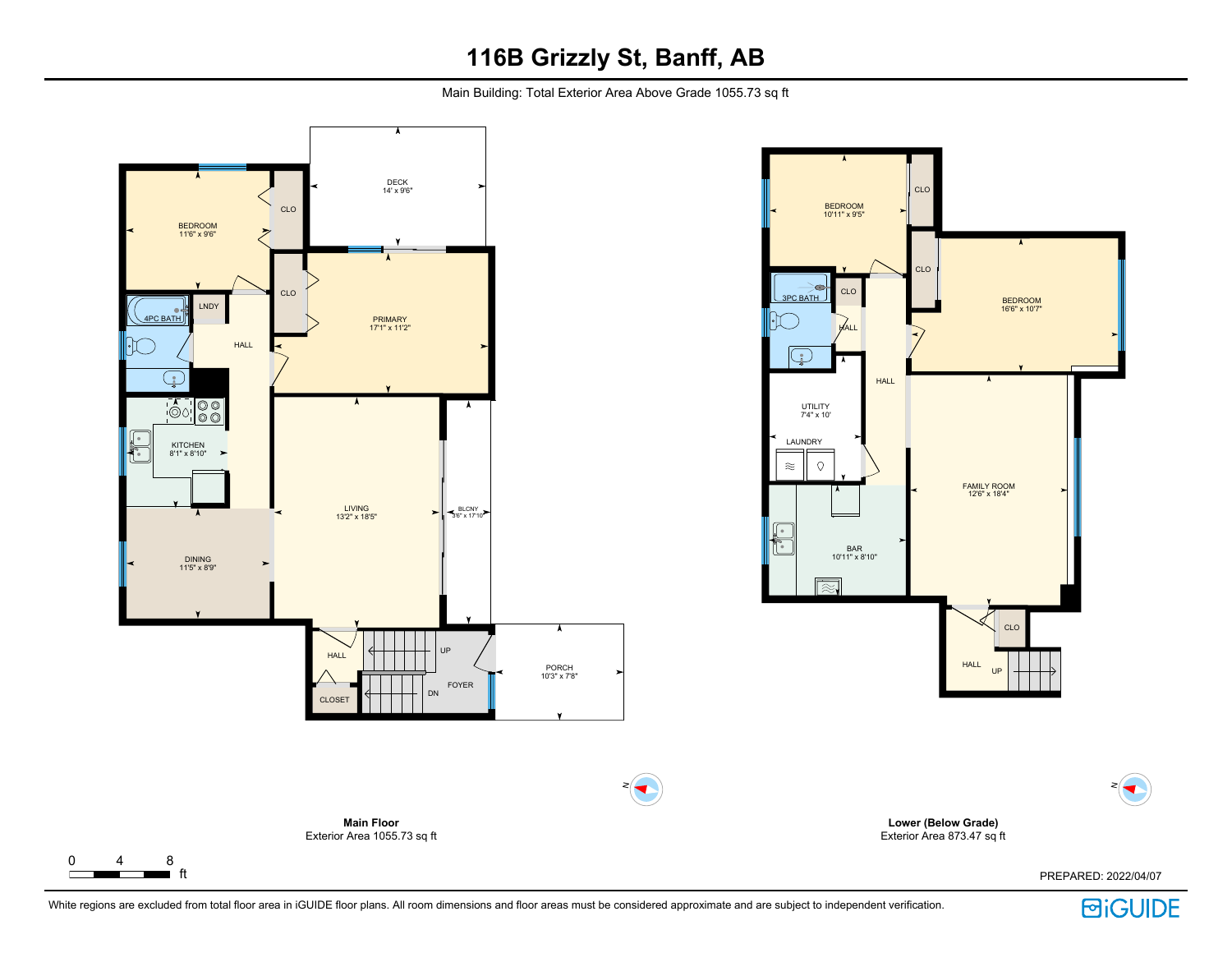**Main Floor** Exterior Area 1055.73 sq ft

Interior Area 965.57 sq ft





**回iGUIDE** 

N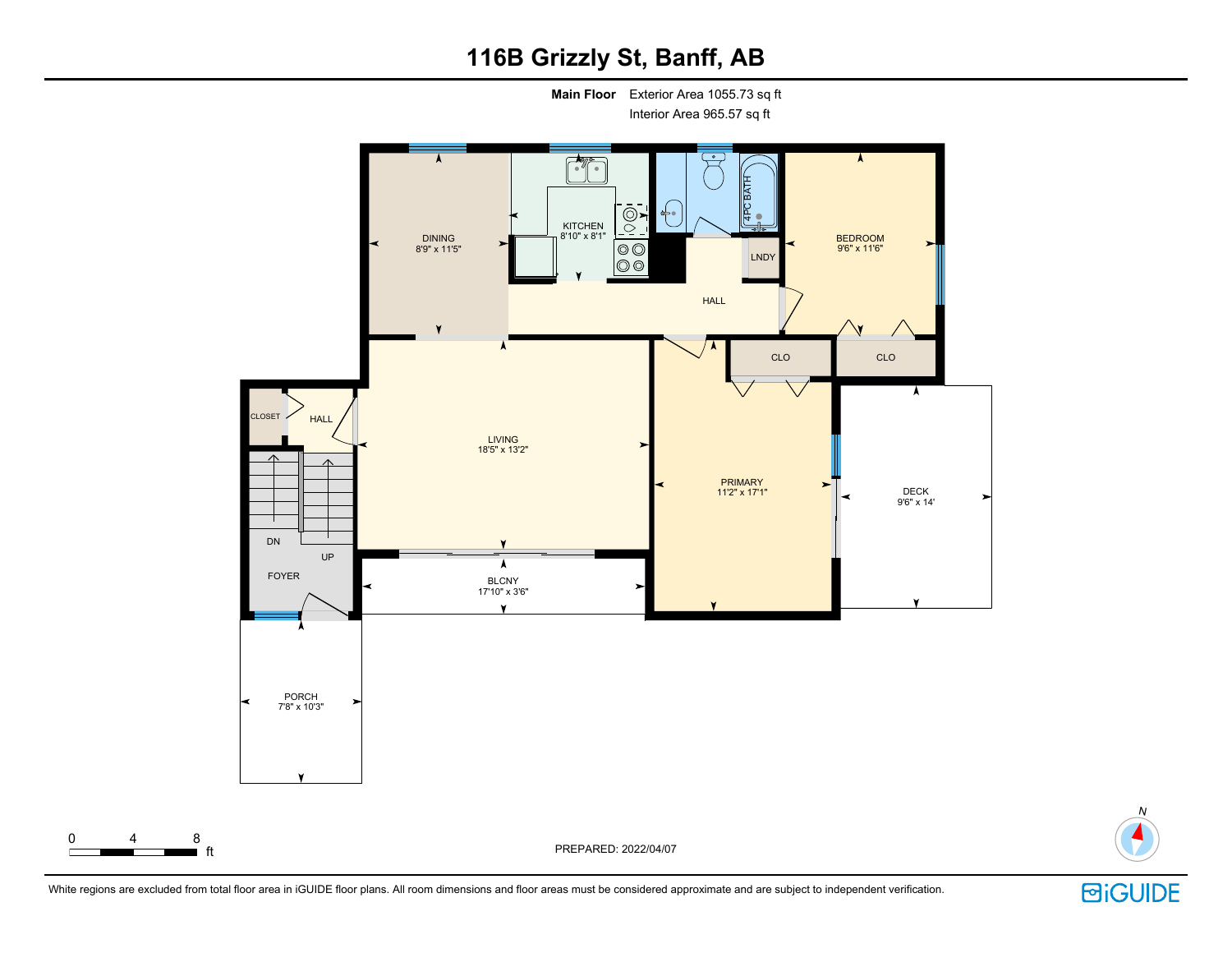**Lower (Below Grade)** Exterior Area 873.47 sq ft Interior Area 800.55 sq ft

Excluded Area 88.32 sq ft





N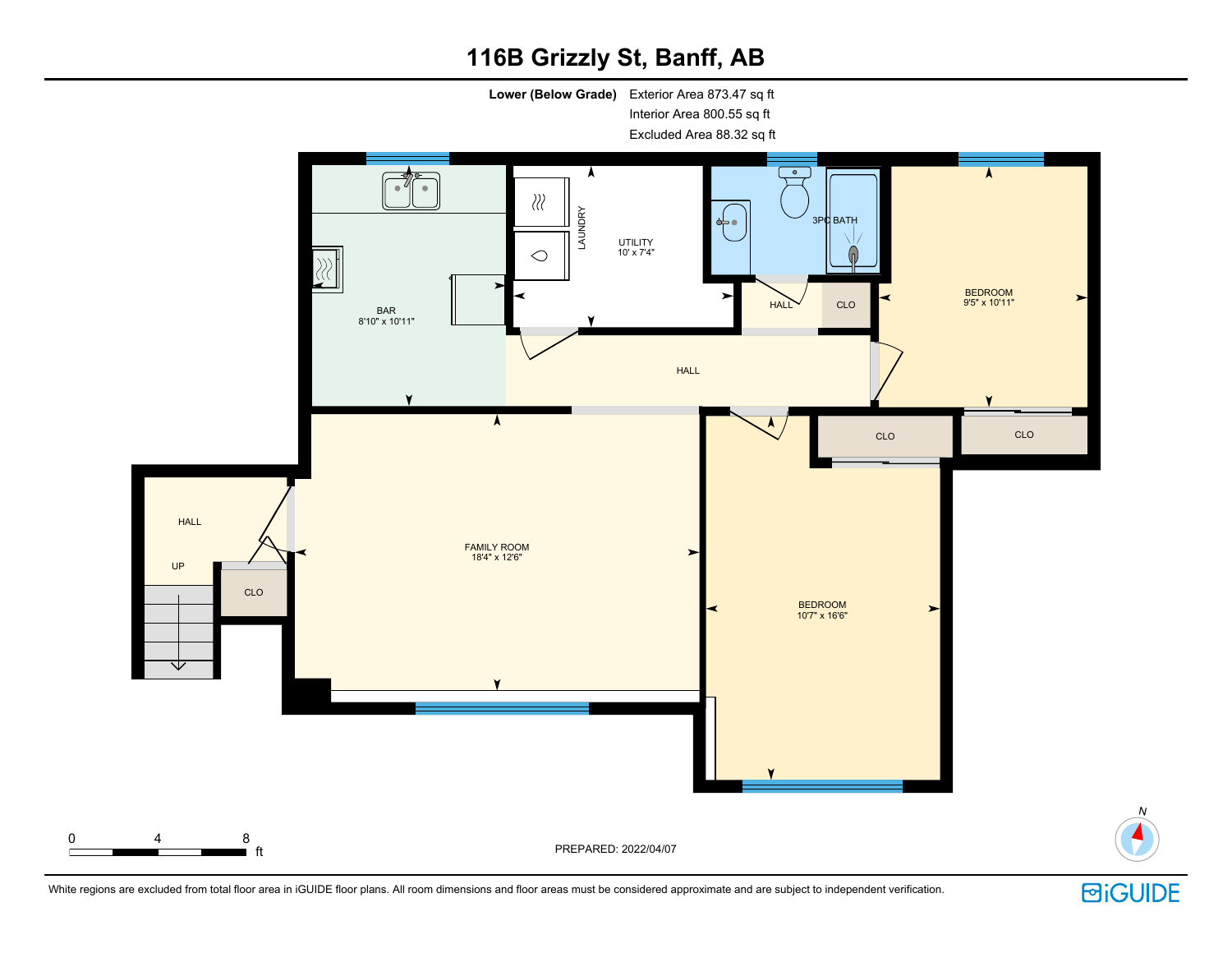### **Property Details**

### **Room Measurements**

Only major rooms are listed. Some listed rooms may be excluded from total interior floor area (e.g. garage). Room dimensions are largest length and width; parts of room may be smaller. Room area is not always equal to product of length and width.

#### **Main Building**

MAIN FLOOR 4pc Bath: 5' x 7'9" Bedroom: 11'6" x 9'6" Blcny: 3'6" x 17'10" Deck: 14' x 9'6" Dining: 11'5" x 8'9" Kitchen: 8'1" x 8'10" Living: 13'2" x 18'5" Porch: 10'3" x 7'8" Primary: 17'1" x 11'2"

### LOWER

3pc Bath: 4'11" x 7'8" Bar: 10'11" x 8'10" Bedroom: 16'6" x 10'7" Bedroom: 10'11" x 9'5" Family Room: 12'6" x 18'4" Utility: 7'4" x 10'

Customer Name: Brad Hawker and Drew Betts Customer Company: Royal LePage Solutions Prepared: Apr 7, 2022

Measurements taken April 6, 2022 Brad Hawker and Drew Betts Royal LePage Solutions

#### **Floor Area Information**

Floor areas include footprint area of interior walls. All displayed floor areas are rounded to two decimal places. Total area is computed before rounding and may not equal to sum of displayed floor areas.

### **Main Building**

MAIN FLOOR Interior Area: 965.57 sq ft Perimeter Wall Thickness: 7.0 in Exterior Area: 1055.73 sq ft

LOWER (Below Grade) Interior Area: 800.55 sq ft Excluded Area: 88.32 sq ft Perimeter Wall Thickness: 7.0 in Exterior Area: 873.47 sq ft

### **Total Above Grade Floor Area, Main Building**

Interior Area: 965.57 sq ft Exterior Area: 1055.73 sq ft

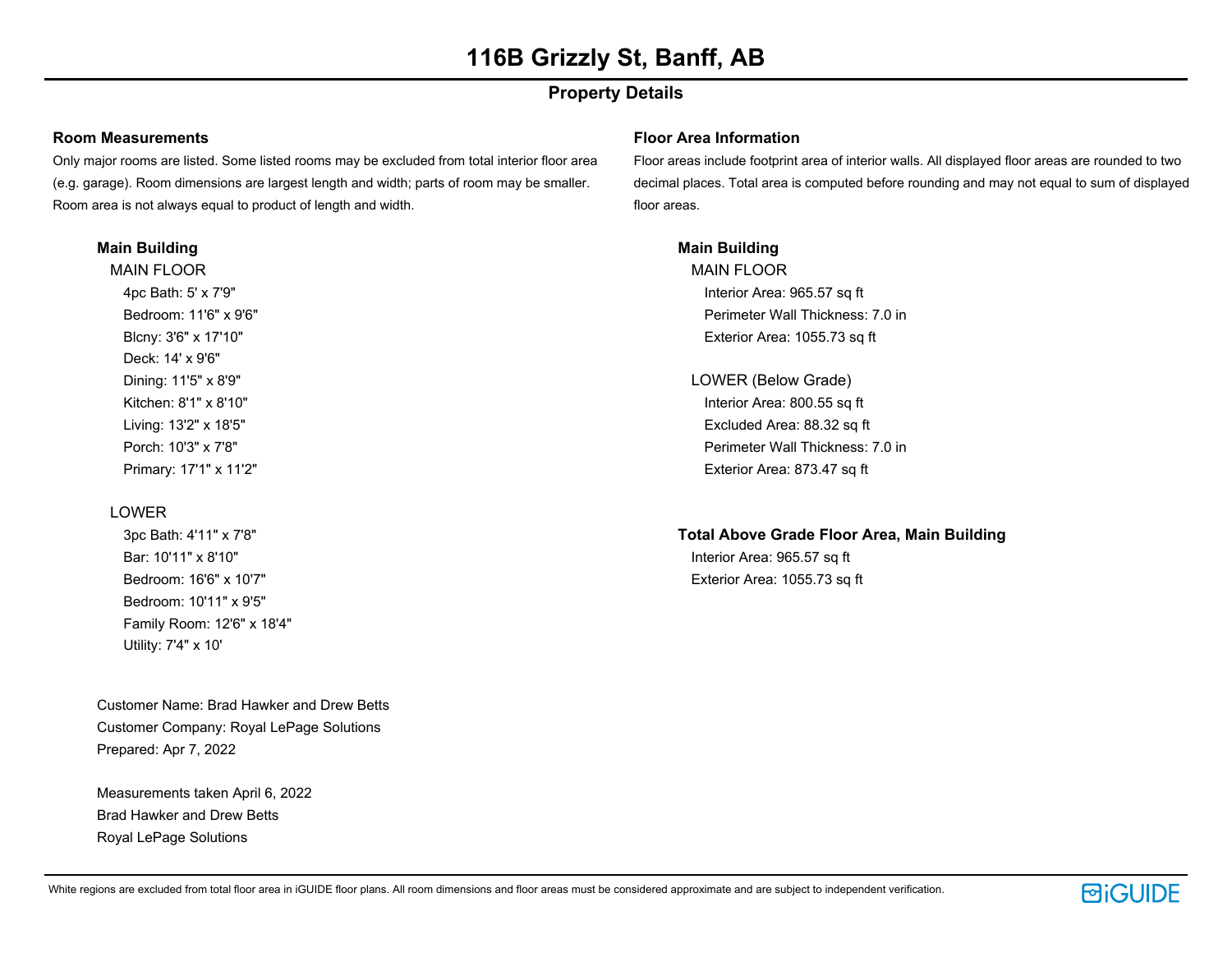### **iGUIDE Method of Measurement**

#### **Definitions**

**Interior Area** is a per floor calculation, made by measuring to the inside surface of the exterior walls. The footprint of all interior walls and staircases is typically included.

**Excluded Area** is a sum of the area of all rooms (measured to the inside surface of room walls) that are excluded from the Interior Area for a floor and the footprint of corresponding walls. Prescribed area exclusions can vary from region to region. Examples of exclusions are spaces open to below, garages, cold cellars, crawl and reduced height spaces.

**Exterior Wall Footprint** is the sum of the estimated area of the perimeter wall segments bounding both Interior and Excluded Areas.

**Exterior Area** is a per floor calculation, made by measuring to the outside surface of the exterior walls and is represented by the sum of the Interior Area and the Exterior Wall Footprint.

**Grade** is the ground level at the perimeter of the exterior finished surface of a house. A floor is considered to be above grade if its floor level is everywhere above grade.

**Total Interior Area** is the sum of all Interior Areas.

**Total Excluded Area** is the sum of all Excluded Areas.

**Total Exterior Area** is the sum of all Exterior Areas.

**Finished Area** is a per floor calculation made by adding all enclosed areas in a house that are suitable for year-round use based upon their location, embodying walls, floors, and ceilings and which are similar to the rest of the house. Footprint of walls is attributed to finished area only when the walls are bounding finished areas.

**Unfinished Area** is a per floor calculation made by adding all enclosed areas that do not meet the criteria for Finished Area. Exceptions are outdoor and non-walkable areas, for example porches or areas open to below. Footprint of walls is attributed to unfinished area only when the walls are exclusively bounding unfinished areas.

#### **Notes**

For exterior walls that are adjacent to the outside of the property, where typically only the interior side has measurement data, an estimation of the exterior wall thickness (as directly measured at the property) is used to calculate its footprint. Considerations are not made for varying wall thickness along the perimeter.

#### **Disclaimer**

All dimensions and floor areas must be considered approximate and are subject to independent verification.

#### **PDF Floor Plans**

**A. RECA RMS 2017:** Color is used to indicate all included areas. Excluded and not reported areas are shown in white. Walls are always shown in black.

**B. ANSI Z765 2021:** Color is used to indicate all finished areas. Unfinished and not reported areas are shown in white. Walls are always shown in black.

#### **More Information About the Standards**

**A. RECA RMS 2017:** https://www.reca.ca/licensees-learners/tools-resources/residential-measurement-standard

**B. ANSI Z765 2021:** https://www.homeinnovation.com/z765

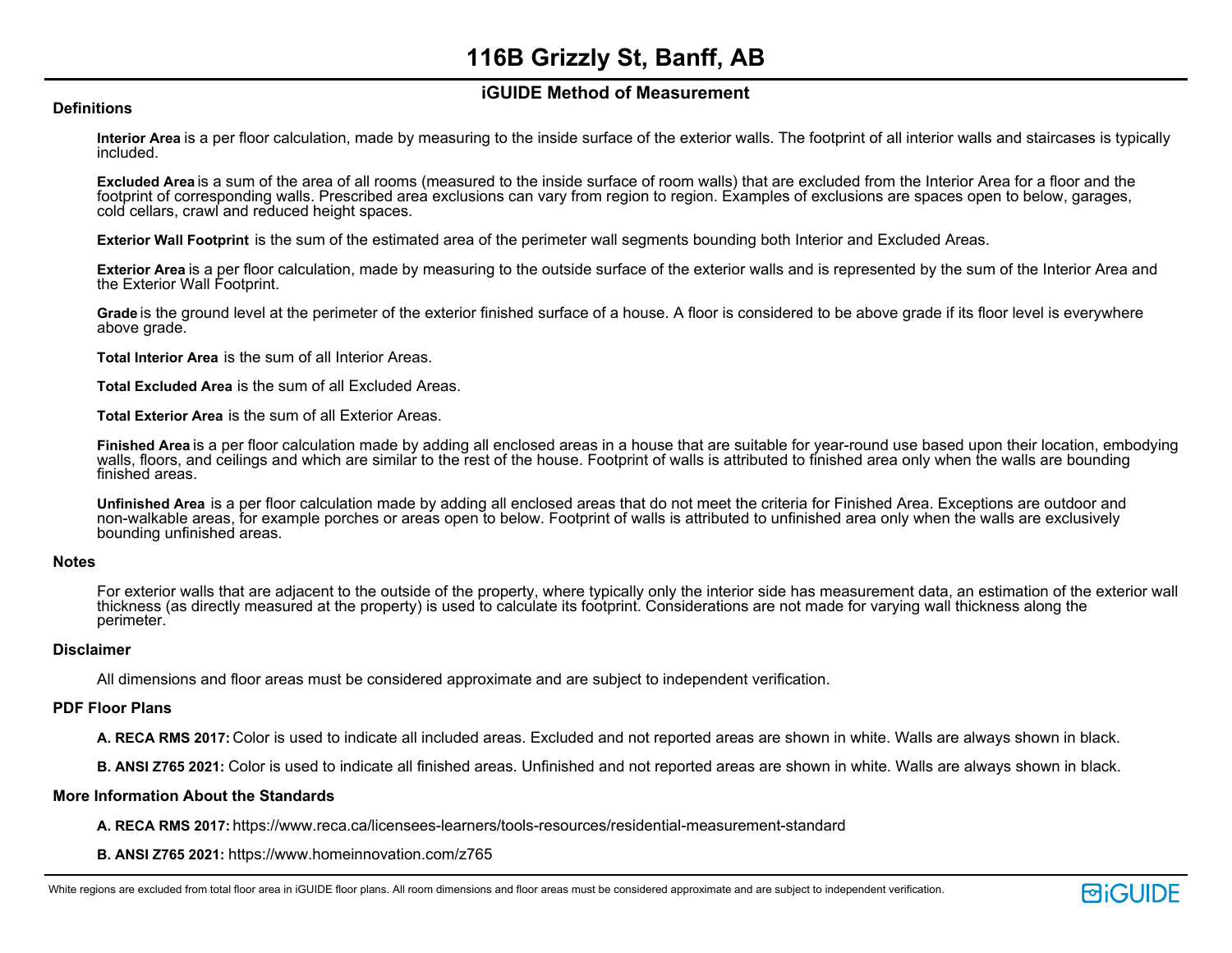Measurement Diagram for: Main Floor Exterior Wall Thickness: 7.0 in



PREPARED: 2022/04/07